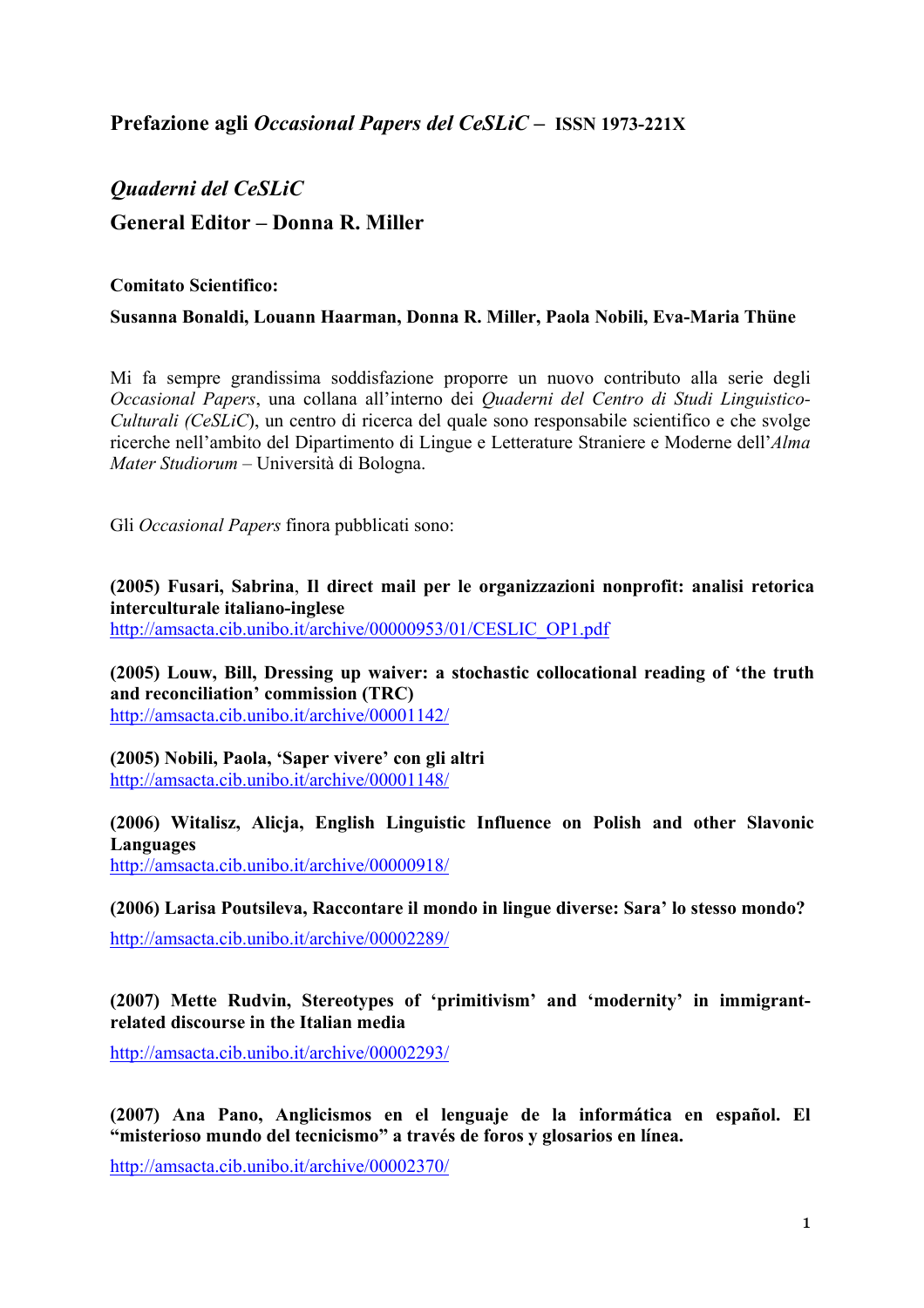# **(2007) Sabrina Fusari, Idioletti e dialetti nel doppiaggio italiano de I Simpson.**

http://amsacta.cib.unibo.it/archive/00002182/

# **(2008) Alida Maria Silletti, La traduzione del futuro verbale in ottica contrastiva italiana-francese-inglese**

http://amsacta.cib.unibo.it/archive/00002366/

A questi papers si aggiungono le altre pubblicazioni del CeSLiC:

1) la serie di manuali dei *Quaderni del CeSLiC*: *Functional Grammar Studies for Non-Native Speakers of English* 

http://www2.lingue.unibo.it/ceslic/e\_libri\_1\_func\_grammar.htm

che già vanta quattro volumi pubblicati; e

2) gli Atti dei Convegni patrocinati dal centro:

• a cura di D. Londei, D.R. Miller, P. Puccini, Gli atti delle giornate di studio del CeSLiC del 17-18 GIUGNO 2005: "**Insegnare le lingue/culture oggi: Il contributo dell'interdisciplinarità**", http://amsacta.cib.unibo.it/archive/00002055

ora disponibile anche in versione cartacea: Londei D., Miller D.R., Puccini P.(a cura di), 2006, **Insegnare le lingue/culture oggi: Il contributo dell'interdisciplinarità**, Quaderni del CeSLiC, Bologna, Edizioni Asterisco.

Sono felice ora di poter proporre un nuovo e originale contributo su un tema corrente di grande attenzione scientifica: il saggio di **Jane Helen Johnson**, sull'applicazione dei metodi della linguistica dei corpora alla traduzione. La Johnson è docente a contratto presso la Facoltà di Lingue e Letterature Straniere dell'Università di Bologna, dove insegna Grammatica Funzionale nel Corso di LT, e Linguistica Inglese (Linguistica dei Corpora) nel Corso di LM, 'Lingua società e comunicazione'. Presso la Scuola Superiore di Lingue Moderne per Interpreti e Traduttori a Forlì, insegna Traduzione dall'italiano in inglese. Da molti anni è anche traduttrice professionista.

Il titolo del suo saggio è:

# **CORPUS STYLISTICS AND TRANSLATION**

In questo lavoro, la studiosa fornisce un panorama generale sui metodi della Linguistica dei Corpora, applicati anche allo studio della stilistica letteraria, con l'obiettivo di verificare la loro utilità anche nella traduzione letteraria.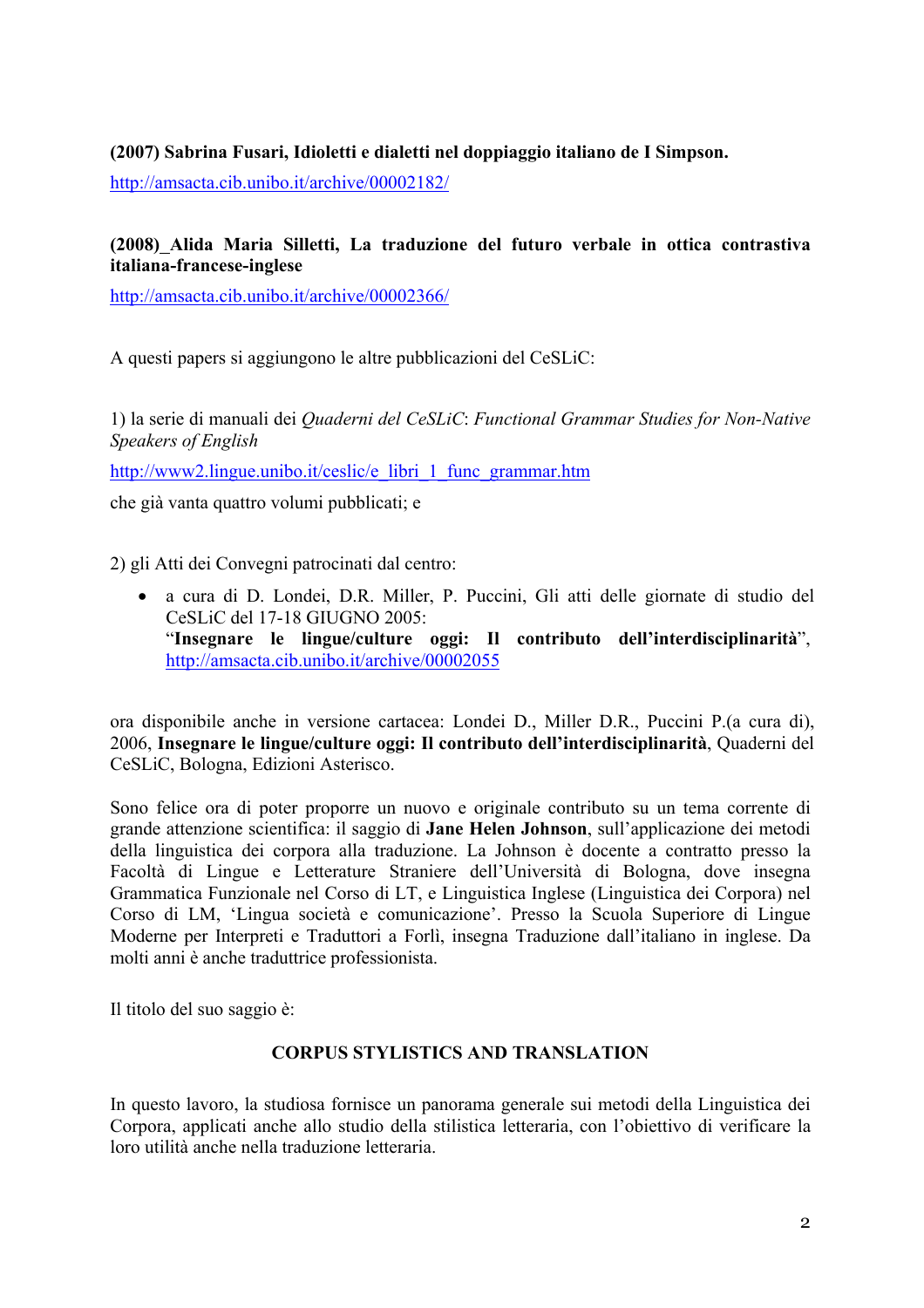A questo scopo, fa riferimento a numerose ricerche già svolte nell'ambito di stilometria e stilistica dei corpora, dagli studi di Stubbs (2005) sul lessico 'vago' di *Heart of Darkness* di Conrad a quello di Semino e Short (2004), che utilizzano un approccio 'corpus-based' per valutare l'applicabilità del modello di rappresentazione del discorso e del pensiero (Leech e Short, 1981), concepito con riferimento al genere 'narrativa', ad altri generi di discorso scritto.

In modo particolare, evidenzia lo studio di Mahlberg (2007), che utilizza un approccio di stilistica dei corpora per esaminare le funzioni testuali 'locali' – come determinati elementi stilistici nella narrativa di Charles Dickens, soprattutto in *Bleak House* – partendo dall'alta frequenza di certi 'clusters' di parole. Anche a questo studio si ispira l'autrice per la sua ricerca sulla narrativa di Grazia Deledda, dove l'importanza di figure retoriche come la similitudine viene evidenziata tramite un approccio 'corpus-based', come documentato dalle 'concordances' qui presentate.

Riprendendo un altro studio di Mahlberg, e facendo riferimento al proprio lavoro su Deledda e le traduzioni delle sue opere, Johnson propone infine di verificare i risvolti pratici della stilistica dei corpora, specie come metodo per cimentarsi con la traduzione letteraria, utile soprattutto per gli studenti di traduzione ma anche per traduttori affermati e non, i quali cercano uno strumento concreto per prepararsi ad affrontare un testo letterario.

## **Concetti chiave:**

linguistica dei corpora; stilistica dei corpora; traduzione; genere letterario

Donna R. Miller

Bologna, li 14 luglio, 2008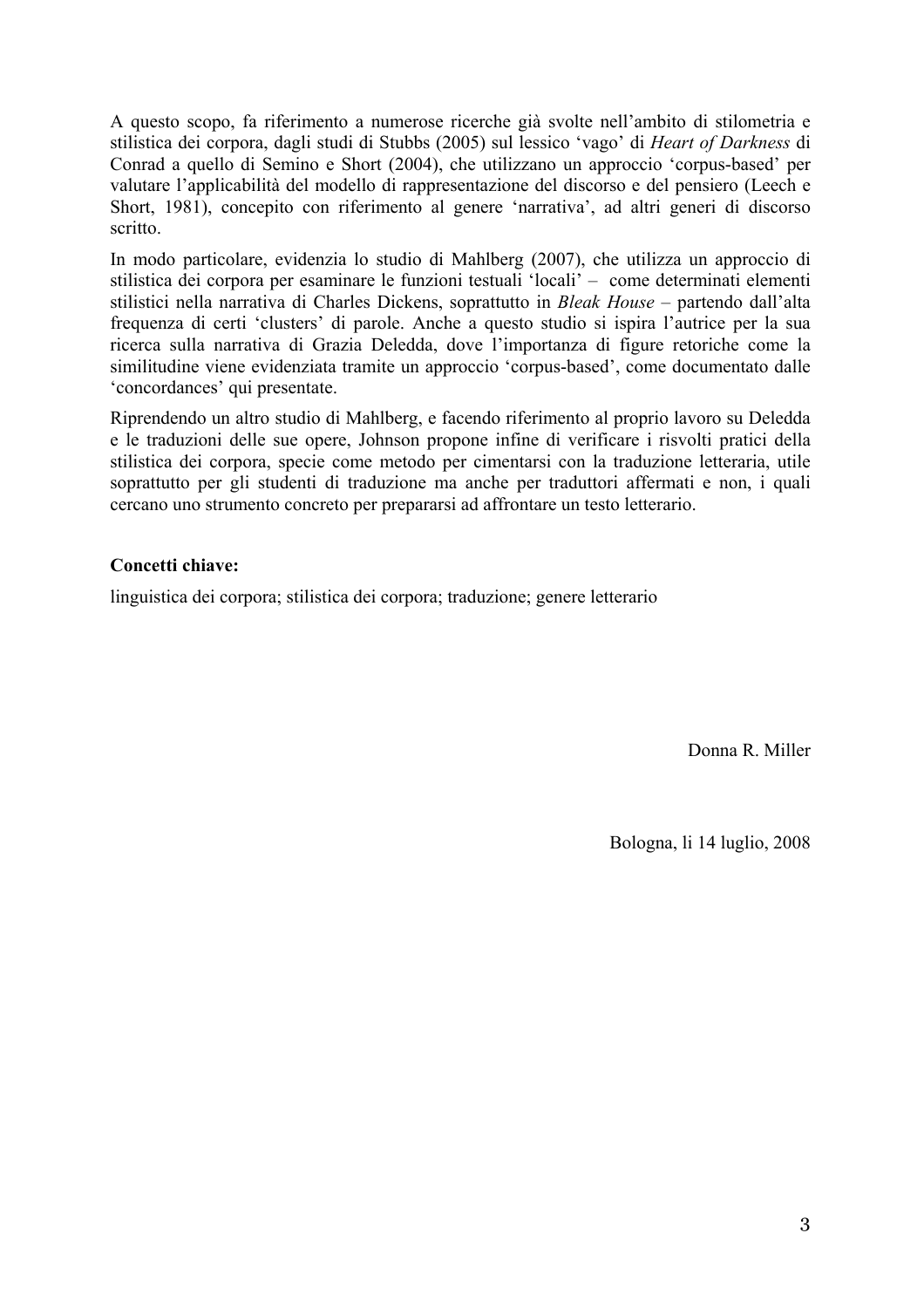#### **CORPUS STYLISTICS AND TRANSLATION**

Jane Johnson University of Bologna

### 1 INTRODUCTION

The purpose of this article, originally delivered as a talk for postgraduate students studying Translation Sciences, is to see how the emerging field of corpus stylistics may be brought together with the established one of translation to provide another useful tool for translators.

I will first of all summarise the benefits of using computers to study language and provide an overview of the corpus linguistics tools typically used in linguistic analysis.

I shall then move on to focus on the literary text, illustrating how corpus linguistics tools have been used to examine features of this genre. I shall provide a definition of corpus stylistics and give examples of the type of features that can be highlighted using corpus stylistics, making reference to existing research.

With reference to one particular study of the work of Charles Dickens which applies corpus stylistics techniques to both source text and target text, I shall describe my own research into the work of Grazia Deledda along similar lines, concluding with some implications for translation.

## 2 USING COMPUTERS TO STUDY LANGUAGE

There are many advantages in using computers to study language. First of all, the sheer speed and ease of processing a text by computer instead of manually is something we all perhaps take for granted nowadays. Coupled with this is reliability: a computer is not likely to miss anything out, or count things twice. Human bias is also something which can be avoided using a machine to process the information. Finally, the texts and the results themselves can be stored in an easily retrievable electronic form, making it possible for an analysis to be verified at any moment by others.

Many linguists, particularly those working with language in literature, tend to rely on their intuition in analysing texts. However it has been suggested (e.g. Hunston, 2002) that intuition is particularly unreliable where judgements about collocations, frequency, semantic prosody and pragmatic meaning, and details of phraseology are concerned. Corpora can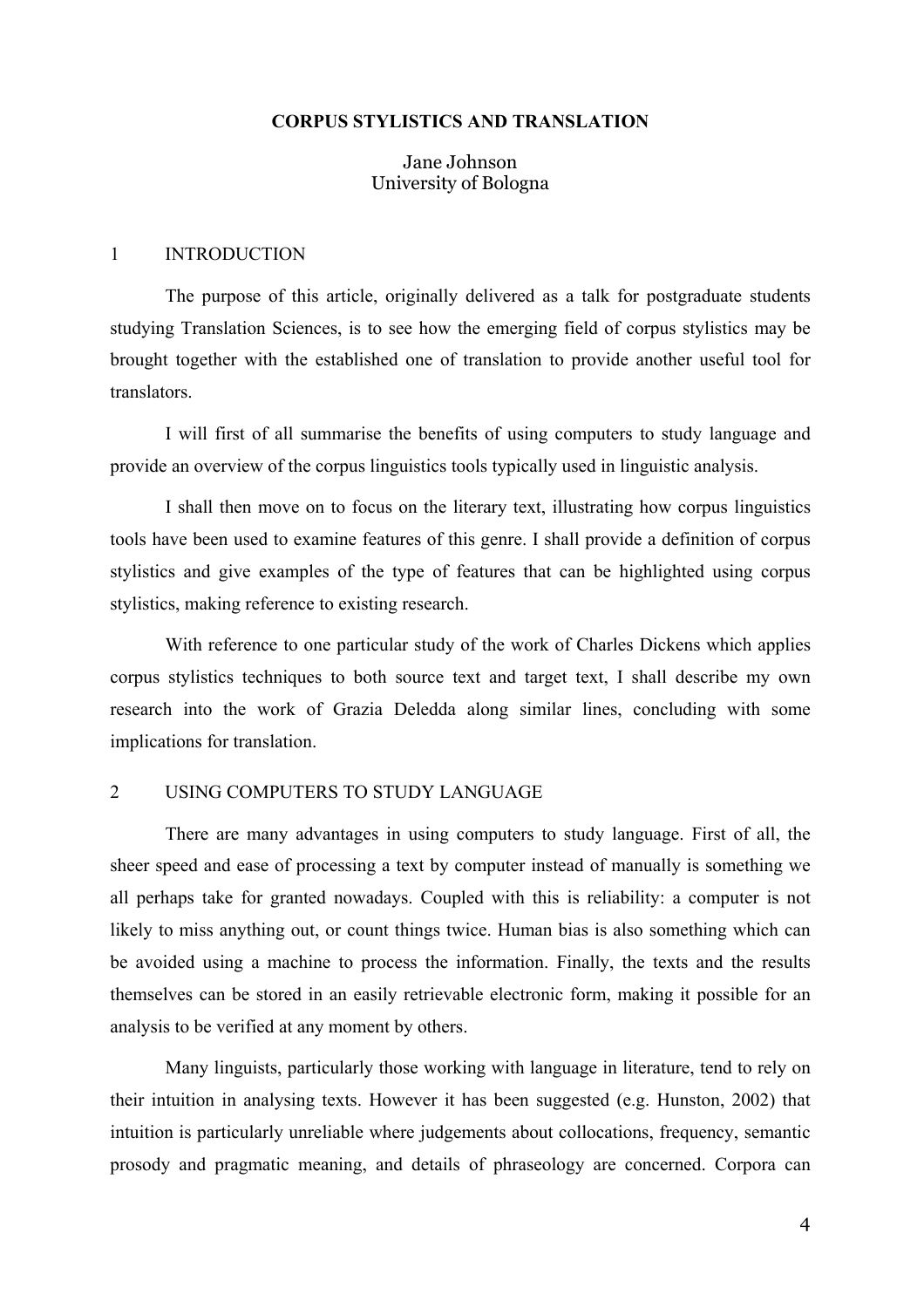provide concrete and quantifiable evidence of these features, as well as a lasting record for corroboration and further analysis by other researchers.

Different techniques in corpus linguistics have been used for linguistic analysis.

The **analysis of collocation** has involved the examination of frequency lists and lists of concordances. Frequency lists may be in the form of lists of the individual words (types) and their frequency and relative frequency in a text or texts as well as lists of multiword items or clusters. These may also be processed to give information about the order of occurrence or the whereabouts in a text of particular items (by means of the Plot option in WordSmith Tools, for example), the collocates occurring with the items themselves, and the 'keyness' of the frequent words in the corpus in relation to a reference corpus.

**Corpus annotation** has also been used to investigate a particular linguistic feature and involves labelling each occurrence of this feature in a text so that it may be automatically extracted and quantified.

## 3 CORPUS LINGUISTICS AND LITERARY TEXTS

As regards the selection of features for analysis in a literary text, Leech and Short note that "[t]he reliance on 'intuitive observation' in selection means that a heavy burden falls on the reader's training in the art of alert reading, and of responding to linguistic and other cues" (1981: 70).

We may add that the burden may be alleviated to a certain extent by the use of Corpus Linguistics techniques.

Concordancing tools may be used to highlight structural boundaries in a text, as Tribble and Jones (1990) demonstrate in their examination of Katherine Mansfield's short story *The Fly*.

Queries involving character names may be used to 'Plot' the appearance of the characters through the text, while a closer examination of the collocates associated with the names themselves can help to provide more information of how the character is presented in the story, or what features are associated with him/her, as Adolphs demonstrates with her example from Tolstoy's *Anna Karenina* reproduced in Figure 1*.* Evidence from the concordance lines shows how she is portrayed as woman of passion and fleshly desires, emphasised by descriptions of what she wears, and how she blushes and conveys her emotions.

5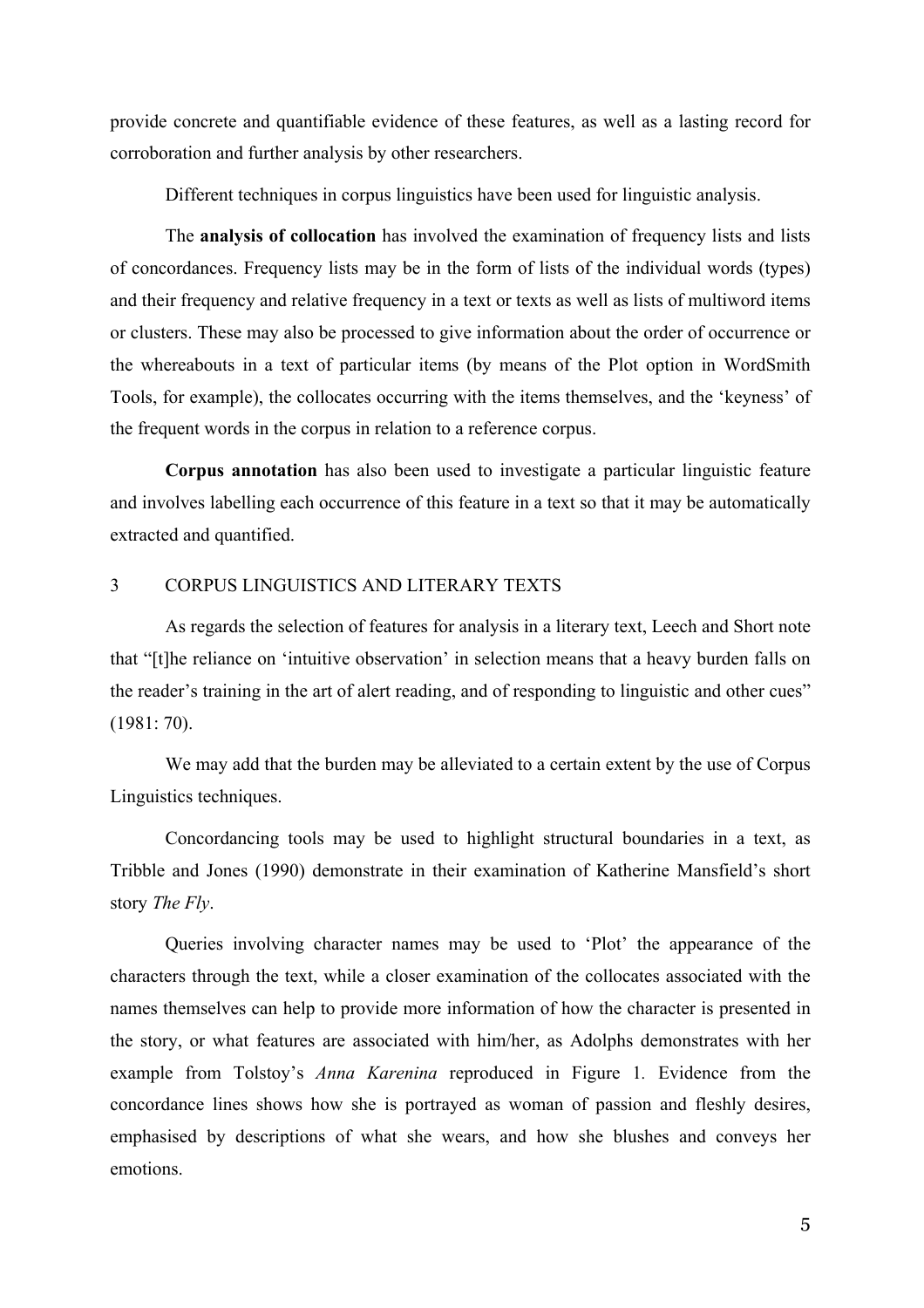| iii love with older and married women. Anna did not resemble a fashionable lady     |                                                                            |
|-------------------------------------------------------------------------------------|----------------------------------------------------------------------------|
| and attracted Kitty. Kitty felt that Anna was perfectly simple and was              |                                                                            |
| she saw the charming figure and head of Anna in a black velvet gown. And he was     |                                                                            |
| you always look the loveliest of all." Anna had the faculty of blushing. She        |                                                                            |
|                                                                                     | And to her surprise Dolly saw that Anna was blushing up to her ears, up to |
| in, asserting that her way was best, and Anna had become so heated that she blushed |                                                                            |
| dog when it has done wrong. Anna smiled- and her smile was                          |                                                                            |
|                                                                                     | said Alexei Alexandrovich sternly. Anna smiled. She knew that he said this |
| he answered. "A most remarkable book." Anna smiled, as people smile at the          |                                                                            |
| it." And, in spite of all her emotion, Anna smiled, as she caught the naive         |                                                                            |
|                                                                                     | said Alexei Alexandrovich sternly. Anna smiled. She knew that he said this |
| of a dark night. On seeing her husband, Anna raised her head and smiled, as         |                                                                            |
| you said that!" said Dolly, laughing. Anna was hurt. "Oh no, oh no! I'm not         |                                                                            |
| as he supposes.""Why can't they?" Anna said, restraining her tears, and             |                                                                            |

Fig. 1 – concordances of *Anna* (Adolphs 2006: 67)

## 4 CORPUS LINGUISTICS AND TRANSLATION

 Corpus linguistics is now fairly extensively used in translation studies, as summarised by Laviosa (2002), amongst others. As regards the teaching of translation, "[t]he detailed comparison between the Source Text and Target Text brings to the fore not only the 'unique' difficulties involved in a particular translation, but also an array of choices, strategies and alternative solutions," as Agorni reminds us (2007: 200). Corpus linguistics provides a way of doing this, where a translation or translations of the Source Text exist. The sensitivity thus acquired may then be applied prescriptively when approaching a new literary translation.

## 5 CORPUS STYLISTICS

Stylistics focuses on what makes a text or group of texts distinctive and investigates deviations from linguistic norms that trigger artistic effects and reflect creative ways of using language. Nevertheless, creativity also needs to be measured, since "[t]he more a critic wishes to substantiate what he says about style, the more he will need to point to the linguistic evidence of texts; and linguistic evidence [...] must be couched in terms of numerical frequency" (Leech & Short 1981: 47).

A particular advantage of applying Corpus Linguistics techniques is that quantitative evidence can be provided. This combination of stylistics and corpus linguistics has come to be known as corpus stylistics, in which:

 [t]he computer does not provide a single method of text analysis, but offers a range of exploratory techniques for investigating features of texts and corpora. The findings of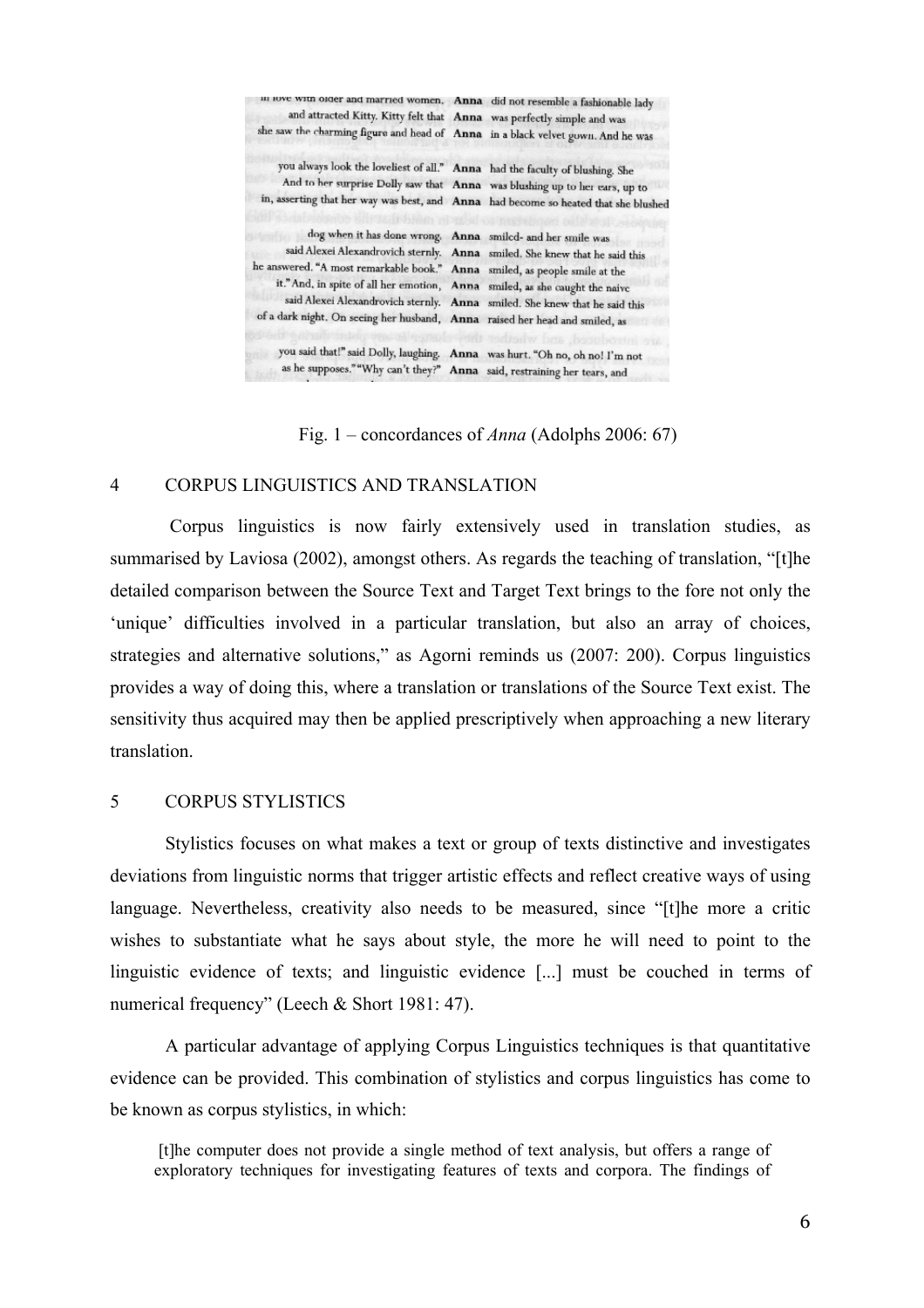corpus stylistics (comparative frequencies, distributions and the like) sometimes document more systematically what literary critics already know (and therefore add to methods of close reading), but they can also reveal otherwise invisible features of long texts. (Stubbs 2005: 22)

As Mahlberg says, "[c]orpus stylistics can provide quantitative data as well as analyse an individual text by providing various options for the comparison of one text with groups of other texts to identify tendencies, intertextual relationships or reflections of social and cultural contents" (2007a: 221).

Corpus stylistics can help to develop descriptive tools to identify and characterise the linguistic and stylistic features that make a text distinctive, summarised by Leech and Short as lexical and grammatical categories, figures of speech, cohesion and context (1981: chapter 3).

Previous research involving corpus stylistics include Stubbs' study (2005) of the theme of vagueness and uncertainty in Conrad's *Heart of Darkness* where he considers and uses corpus techniques to look at other lexical items denoting uncertainty, e.g. *something* and *some sort*, which support the status of vagueness as core theme. Turci (2007) uses similar techniques to investigate word forms of the lemma DARK in the same work to look at the portrayal of imperialism.

Other studies have investigated the characterisation of authorship, such as Burrows (1987), who analyses frequency profiles of individual words in Jane Austen novels in relationship to the specific idiolects of particular characters, and Hoover (2002), who identifies authorial style by means of statistical analysis of highly frequent words and word clusters in a corpus of novels by different authors.

Barnbrook (1996) shows how frequency lists of *Frankenstein* can be analysed to extract all nouns that might refer to Frankenstein's creations, e.g. *monster*, *creature*, then making concordance searches in order to differentiate individual items according to their context of use.

Semino and Short (2004) use a corpus-based approach to investigate how well the model of speech and thought presentation outlined in Leech and Short (1981) worked on written text types other than the novel, by means of a systematic and detailed annotation of a corpus of written fictional and non-fictional narratives for speech, writing and thought presentation categories. Along similar lines but from a Systemic-Functionalist perspective, Taylor Torsello (2007) compares Projection in literary and non-literary texts.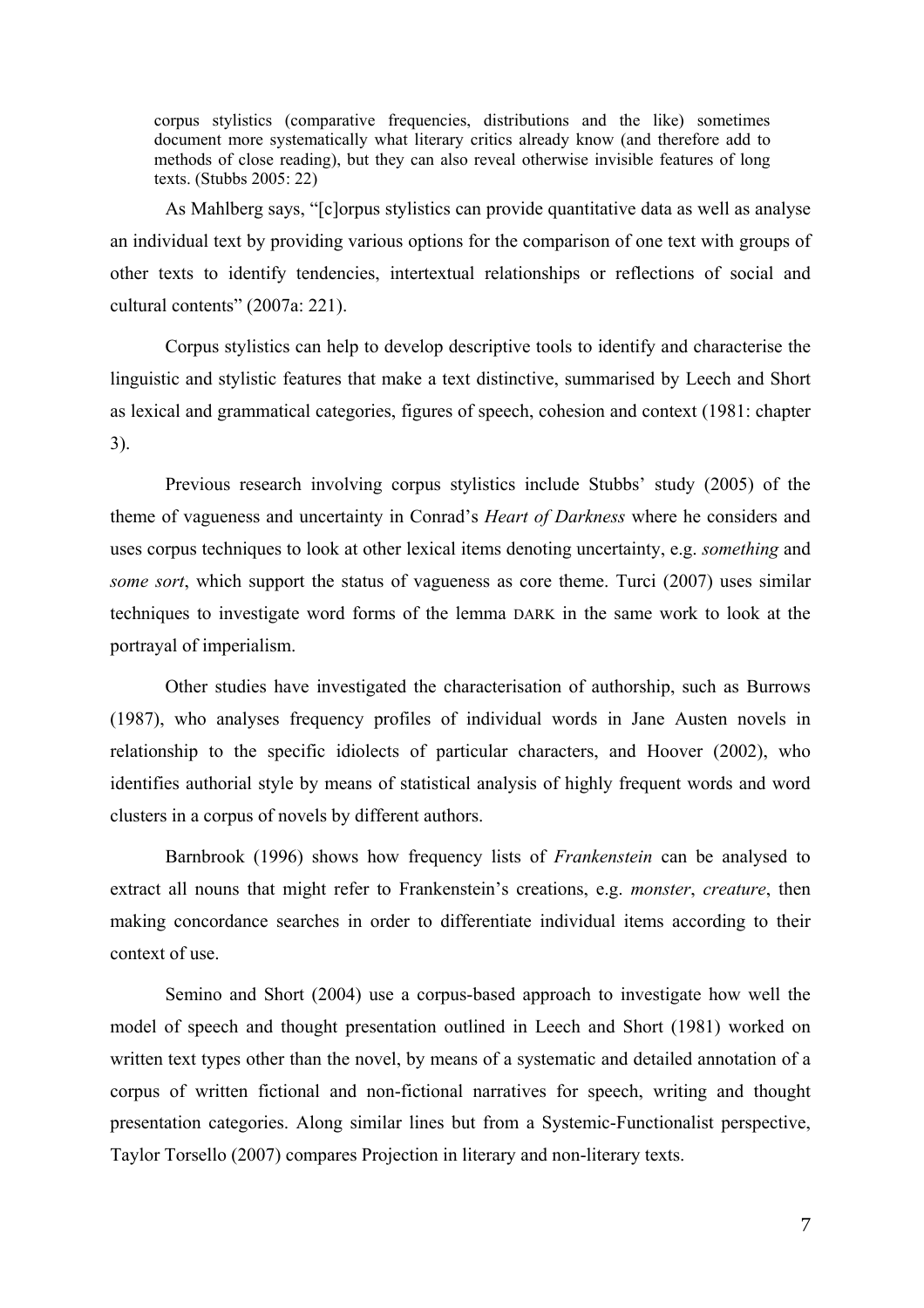Using a corpus stylistics approach, Michaela Mahlberg (2007a) carried out a study of local textual functions as stylistic features of text in novels by Dickens and particularly in *Bleak House*. She did this by investigating clusters as pointers to meanings and textual functions, comparing clusters in *Bleak House* with clusters in other Dickens' novels. To see whether these stylistic features were typical of Dickens or of contemporary language in general, she also compared them with a corpus of data from the 19th century, since "[w]here an absolute norm for English cannot be relied on, the next best thing is to compare the corpus whose style is under scrutiny with one or more comparable corpuses, thus establishing a relative norm" (Leech & Short 1981: 51).

She then grouped the clusters she identified into functional groups which seemed to be especially relevant to Dickens' style and found that certain functional groups played a particularly important role in characterisation. Her findings were that the link with particular texts was more visible with the longer clusters (e.g. 8 or 9 word clusters). For example, the cluster "*not to put too fine a point on it"* was found to occur 14 times in the novel *Bleak House* and not at all in the others, and is associated with a particular character.

Studies using the corpus stylistics approach like Mahlberg's have picked up on features which have already been intuited by critics. In other words the computer is asked to do something because of the influence of a previous discussion of literary text or by an existing approach to it, thus providing added evidence for themes already identified by literary critics.

However, a computer analysis may also throw up new areas of interest, including "the importance of collocational meaning, which has hitherto not been thought of by critics" (Louw 1997: 247). For example, "[t]he study of unusual collocations with high frequencies in the corpus of writers' whole texts may reveal their predilection for particular collocations; and repeated usual collocations in their works could be considered the characters' idiolects" (Hori 2004: 12).

## 6 CORPUS STYLISTICS AND TRANSLATION

Contrastive linguistic research has been done into similarities and differences between the Source Text and the Target Text, as exemplified by Kenny (2001), who uses corpora to analyse lexical creativity in English translations of German literature in order to investigate normalisation. Lexical cohesion, listed by Leech and Short as one of the stylistic features which makes a text distinctive, lends itself particularly to corpus analysis and was one of the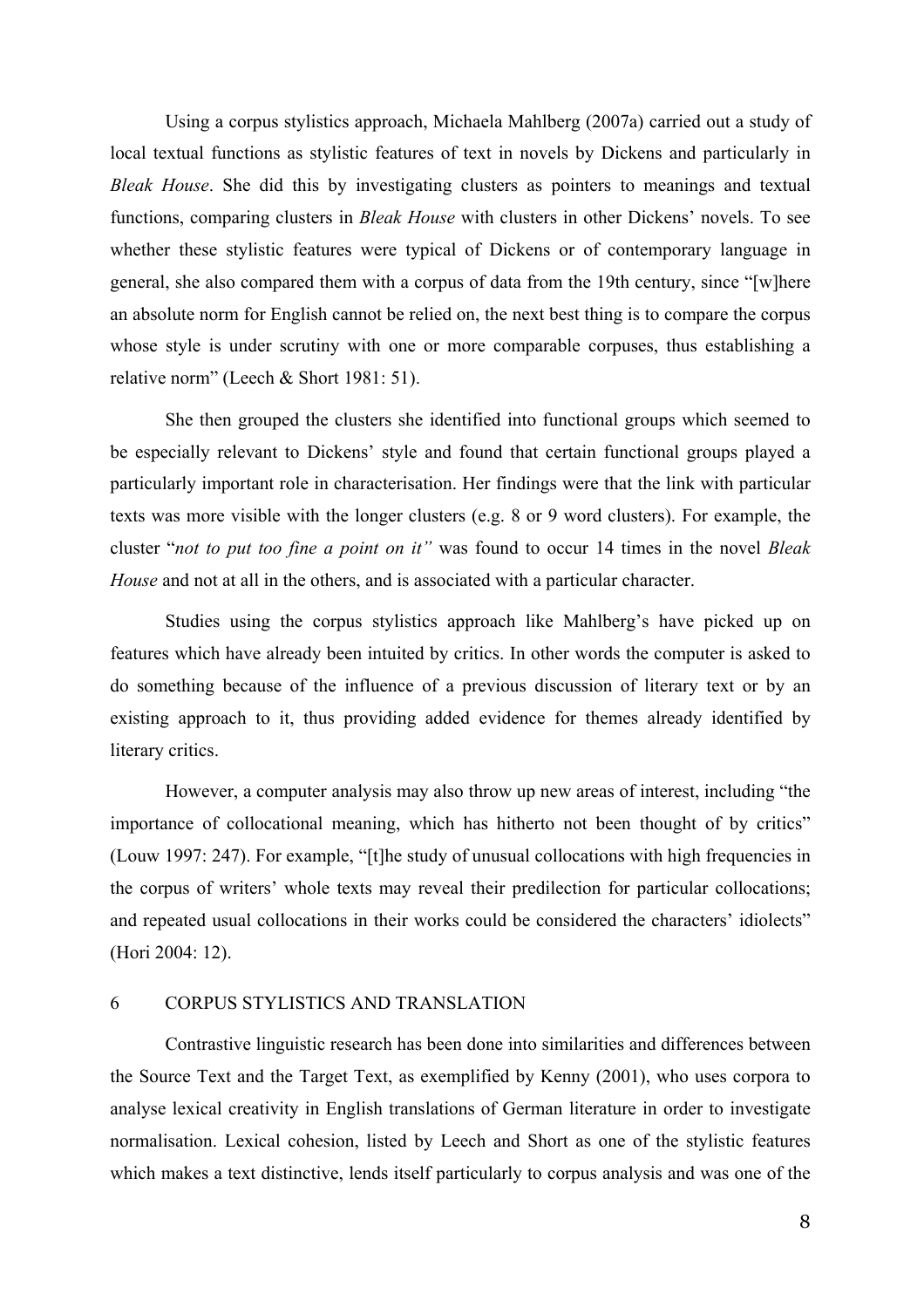features investigated by Munday in his study on translation shifts, since "[I]n cases of lexical cohesion, the concordance, by giving rapid access to *all* instances of an item, can be a major help for the analyst in checking for consistency" (1998: 8).

However, few studies have yet been done which bring together corpus stylistics and translation. One of the few researchers to do so is Michaela Mahlberg (2007b), who suggests that, since a human observer is not always aware of the features that are important to a text, local textual functions may be a helpful descriptive tool for translators to use in order to identify subtle patterns in text prior to the process of translation itself, since "corpora can provide information on contextual features of meaning, and [...] information that is difficult or even impossible to retrieve on the basis of small text samples and/or intuition alone" (2007b: 115:).

Mahlberg investigated the 6-word cluster *with his hands in his pockets* that she found to be significant as a Label used for characterisation. She found that the phrase in *Bleak House* and in the Dickens' corpus as a whole has a highly contextualising function. On comparing these findings with the German translation, she noticed that the translator did not pick up on every detail of the textual functions, which suggests that he had underestimated the stylistic contribution of this phrase.

It must be said however that it is not clear whether this was deliberate or because translator was unaware of the stylistic features that had been brought to light with a concordance analysis.

6.1 STYLISTIC FEATURES IN GRAZIA DELEDDA AND TRANSLATIONS: a work in progress

Following the methodology used by Mahlberg, I am currently investigating a number of works by the Sardinian writer and Nobel Prize winner Grazia Deledda using Corpus Linguistics techniques.

My aim is first of all to see what stylistic features emerged from individual and multiwordlists of a corpus of her work. The next objective is to compare these findings with English translations of her novels, and finally to see whether any suggestions for best translation practice could arise from these analyses.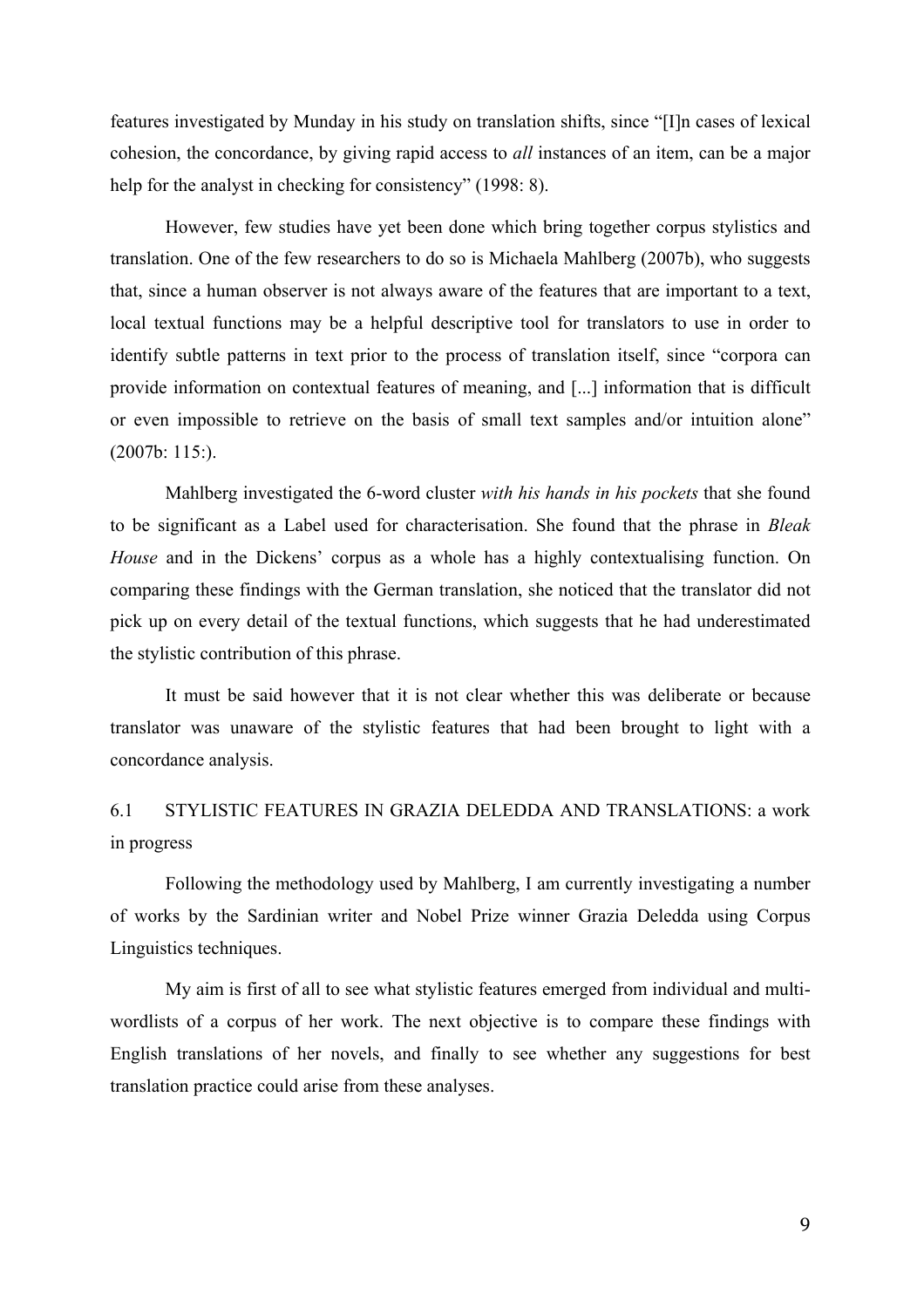Important stylistic features would ideally be highlighted by comparison with a larger reference corpus but even a simple examination of the word list for the corpus of novels itself throws up some interesting starting points, some of which are listed below.

### 6.1.1 figures of speech

Something which emerges from a single and multi-wordlist of Deledda's work is the high frequency of words and phrases suggesting the use of simile. The explanation for this could be, as suggested by Leech and Short, that "[t]o give us the illusion of direct experience, a writer often turns [...] to affective language, and the analogical language of simile and metaphor" (1981: 184). It may also be that these are 'loans' from the author's native Sardinian and further linguistic research is required to investigate this hypothesis.

Some examples are shown in Figure 2.

e gli alberi, succhiati dal vento, pareva non dovessero mai più scuotersi per la loro stanchezza. Come la farfalla sangue gli sembravano causati dal roteare della terra; gli pareva che il moto perpetuo di tutte le cose lo trascinasse sfondo della porta gli passarono in mente; gli pareva di trovarsi ancora a Nuoro, in una sera fantastica, e volgeva or di là or di qua la spilla della cravatta che pareva un piccolo girasole. "E ti ho persino invidiato,

Fig. 2 – concordances of *pareva* (Deledda corpus)

### 6.1.2. body parts

Certain body parts, eg. *mani, occhi, viso, testa,* occur with particularly high frequency in the Deledda corpus. Indeed, the "use of a bodily part instead of a person as an actor in a clause is a fairly common device for suggesting that the part of the body involved acts of its own accord. This changes the way in which we ascribe motivation for acts" (Leech & Short 1981: 191). This has also been picked up more recently by Simpson (2004).

Some examples are shown in Figure 3 below:

"Ma tu hai lasciato quello che avevi?", domandò in fretta senza sollevar gli occhi . Giacinto non rispose subito; mentre donna Ruth lo guardava fisso con occhi lucidi, ed Efix traeva dalla bisaccia un bariletto di vino, e pur così "Parlano più i tuoi occhi che la mia lingua, Grixè." "Il fuoco ti mangi le palpebre!" "E state zit Giacinto sollevò rapido gli occhi , riabbassandoli tosto. Occhi pieni di disperazione. "E perché nascere?" "Oh "Troppo lontano." E Giacinto, con gli occhi distratti, riprese a narrare delle favolose ricchezze dei Signori del "La tocchi la saetta, don Predu!", imprecò Natòlia, pur guardandolo con occhi languidi per tentarne la conquista.

Fig. 3 – concordances of *occhi* (Deledda corpus)

#### 6.1.3 characterisation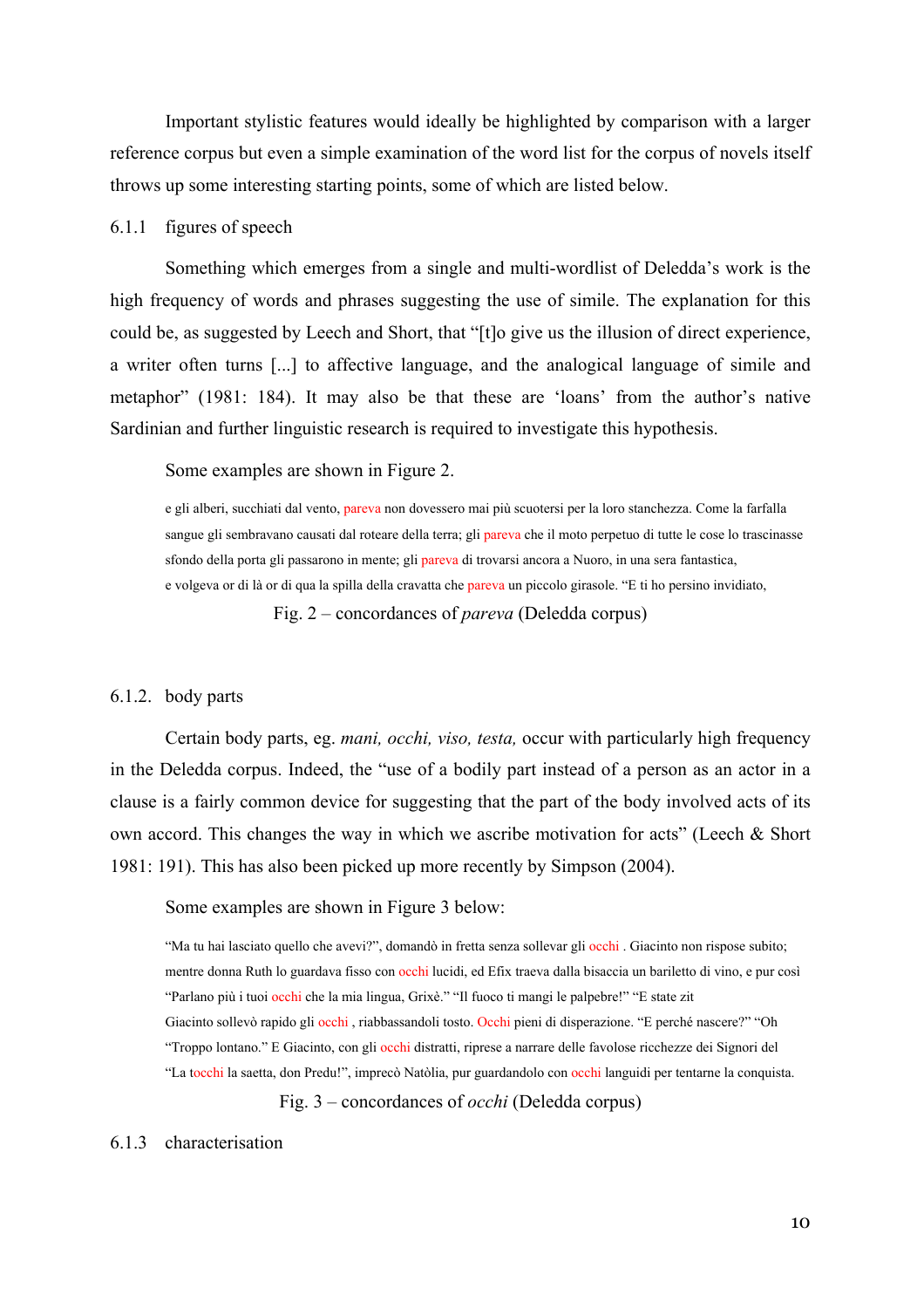As has been said, a concordance search for the protagonist's name provides an immediate picture of actions and feelings occurring in the textual vicinity of the character. The way in which a character is depicted in a story often expressed in verbs and adverbs illustrating his or her actions and in adjectives used to describe the person. Thus a simple concordance search can provide a general idea of how a character is presented in a story or what recurrent actions or features are associated.

Deledda's novel *La Madre* revolves around 3 characters in a remote Sardinian village: the mother of the young parish priest, Paul, the priest himself, and Agnes, the lonely woman through whom the lives of both mother and son are wrecked.

An examination of concordances for a key character in the novel, the madre herself, allows us to focus on the verbal groups close to the node word. We notice in Figure 4 that the concordances contain mostly Mental processes, very few Material processes, and Verbal processes which are all *sottovoce*, helping to construct the figure of the mother as a silent spectator to the almost Greek tragedy which unfolds before her:

il Re Nicodemo, gravemente malato". La madre sollevò gli occhi uscendo dalla sua pena. Ricordò che il Re Parlava come un omino, il piccolo sagrista; e la madre del prete s'intenerì. Dopo tutto, se Antioco parlava così "I più giovani!", disse come fra sé la madre . "Ma perché non sanno. Poi si possono pentire. Possono anche La madre sorrise; eppure una visione rapida di bei bambini sparsi per la casa la tu

egli impose, senza sollevare gli occhi; ma la madre vide le ciglia di lui sbattersi e il viso farsi bianco come s'era non senza prima aver osservato che viso faceva la madre del prete. La madre del prete gli sorrise e gli accennò di avevano paura a star soli: la madre ogni tanto vedeva gli occhi vaganti e inquieti del figlio fermarsi, divent "È ossessa, ecco!", mormorò la madre , arrossendo di vergogna. Allora senz'altro Antioco la fece entrare, anzi "È stata molto al sole?", domandò. "Non è questo", disse la madre sottovoce: "io credo che sia posseduta dallo

Fig. 4 – concordances of *madre* (Deledda corpus)

These are just a few of the features which emerged as worthy of interest and further investigation using corpus linguistics tools. Whether or not they are peculiar to Deledda would of course have to verified by resorting to a reference corpus of late 19<sup>th</sup>-century Italian fiction.

6.2 Corresponding features in the English translation of *La Madre<sup>1</sup>*

 $\overline{a}$ 

<sup>&</sup>lt;sup>1</sup>Deledda, G. (1923) *The Mother*. M. Steegman (trans.). New York: Macmillan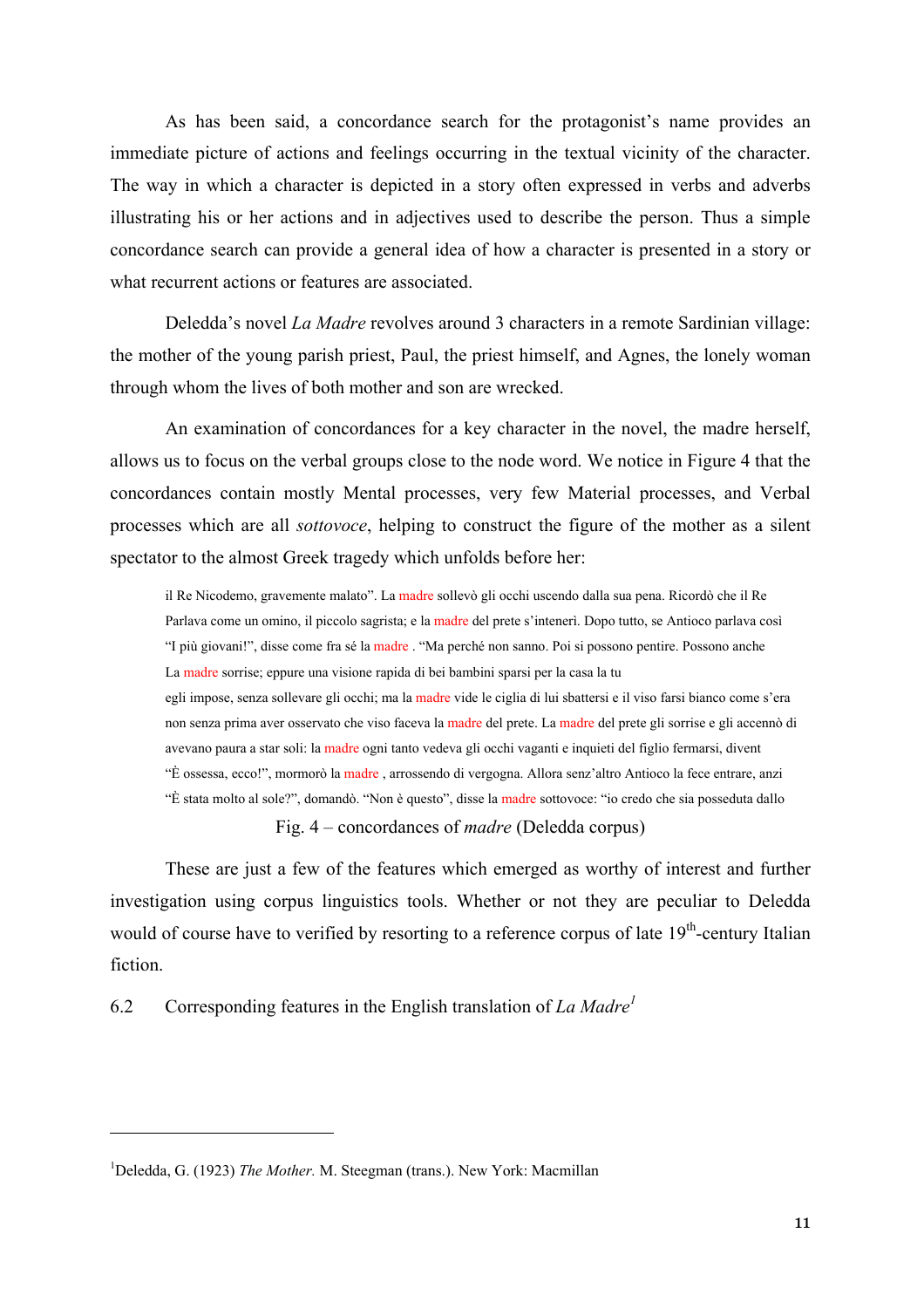A parallel aligned corpus would be particularly useful to compare these features in the ST with those in the Target Text, but even without alignment, wordlists and concordances are still useful.

6.2.1 The use of simile in the English translation emerges from multiword frequency lists in phrases such as *as if/though,* amongst other things. Figure 5 shows some examples:

The previous night! He felt as if he had been suddenly awakened out of a long sleep, and the distress of h "I am growing childish!" she sobbed. She felt as if she had grown twenty years older in that one long day of I enjoy ringing the church bells and I feel as if I was a bird up in the tower. And haven't I had an amusing time He felt as if he were revolving round and round like a top, then pulled himself togeth

a power stronger than her own will kept her down. Her knees trembled as though trying to rebel against that her knees trembled, but her feet refused to move, and it was as though two compelling hands were holding her her short, broad figure clothed in rusty black she looked as though she had been hewn with an axe, all of a piece trunk of blowing out her skirts and the handkerchief over her head, as though it were trying to force her back into

Fig. 5 – concordances of *as if/as though* (Deledda GB corpus)

6.2.2 A glance down the frequency list and the corresponding concordances shows how body parts have been used instead of actors in the same way in the English translation. A few are shown in Figure 6:

something evanescent, doubtful. Her large dark eyes fell instantly on the basket of fruit standing on the table, then as though she knew no other way of hiding the feelings her eyes betrayed too plainly. And those eyes, and that way a one-sided smile that touched but one corner of his lips, his eyes were sad as they rested on the village which now Fig. 6 – concordances of *eyes* (Deledda GB corpus)

6.2.3 A concordance search for the key word *mother* highlights an equivalent use of mainly Mental processes, with Verbal processes expressed with *whisper*, *wail* etc.as shown in Figure 7:

allowed himself for some considerable time now? The mother remembered that lately she had several times Actually, in the depths of her maternal heart, his mother delighted to see him so handsome and strong, "Oh Lord, oh Lord!" wailed the mother, and her voice sounded like the voice of some other woman speaking. T surrounded by the welcoming throng, the mother saw him falter as though about to fall, a man supported him longing for a joy not of this world, and the mother felt the balm of those tears falling on her heart even in this While he was talking thus the mother thought to herself: "He is only saying these things in order to persuad "Why have you not gone to bed?" he asked curtly. His mother turned to look at him, her dream-haunted face still He did not answer, made no sign that he had heard. His mother raised her eyes and beheld him standing tall and above her, he heard his mother weeping unrestrainedly, as though she were weeping for the dead. Why had his mother wept so bitterly, after he had sworn an oath to her? What could she hav

Fig. 7 – concordances of *mother* (Deledda GB corpus)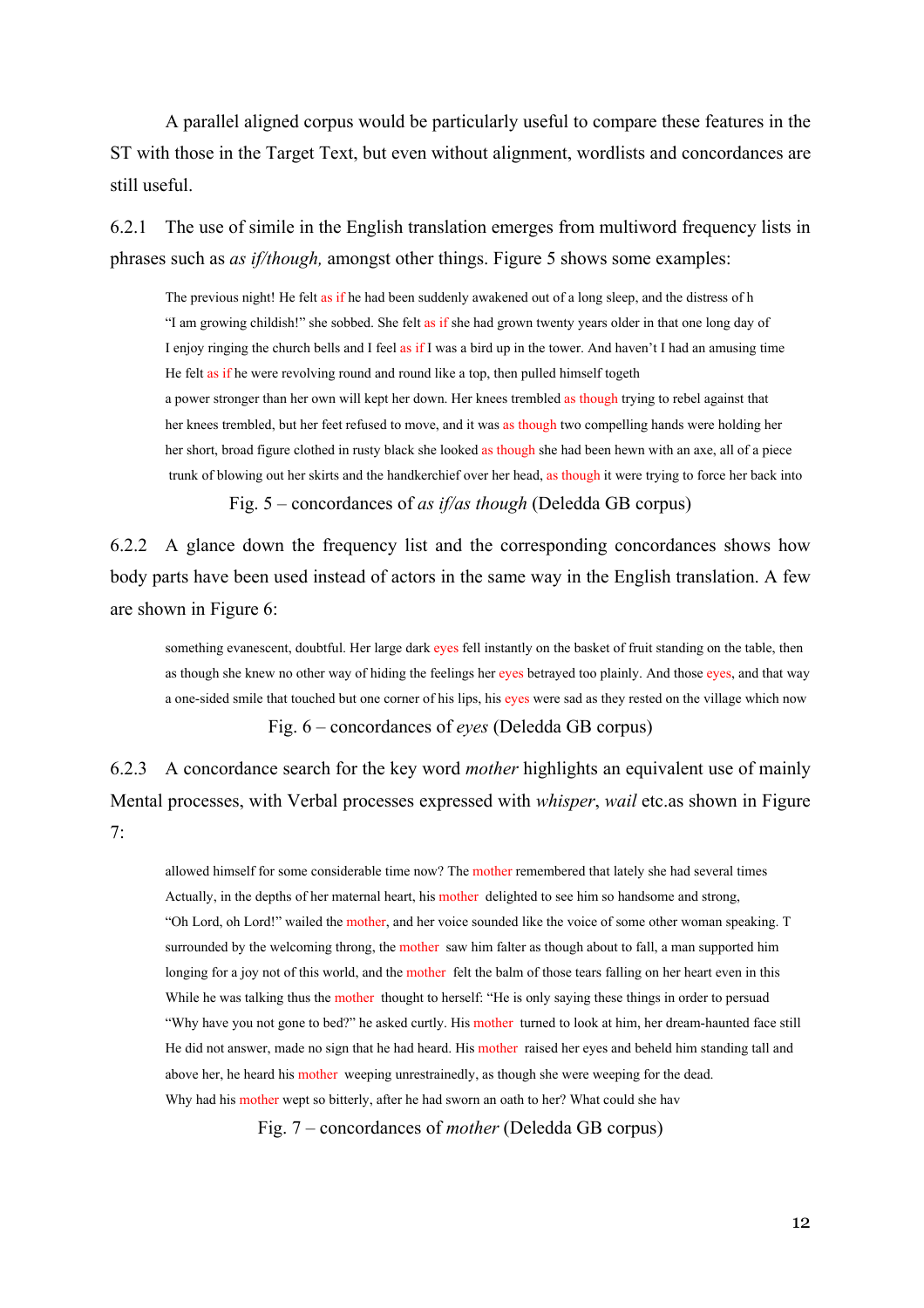Certainly an equivalence seems to have been obtained, at least superficially, and restricted to the 9-word window. It is of course important however to remember that this type of analysis can give only a very basic interpretation as the surrounding text would also need to be examined.

#### 7 CONCLUSION

Current procedures for preparing for literary translation have been summarised, rather loosely, by Boase-Beier as "getting to know the original (by critical reading and reading of secondary works and other words by the same author)" (1998: 35). Corpus stylistics provides a way of doing this, highlighting possible elements to be subjected to a detailed investigation. It would also be profitable to refer back to Leech and Short's linguistic and stylistic categories to identify particular elements to focus on.

As exemplified by Malhberg, a corpus search for clusters in specific sections of text could be a useful starting point for identifying core patterns of textual functions, identifying those which are specific to the author's style and perhaps the particular novel.

It would also be useful to compare our literary corpus with a corpus of text contemporary to the writing of the novel, since contemporary corpora like the BNC is clearly inappropriate for comparison with texts from other periods.

To conclude then, a corpus stylistics approach could also be exploited by literary translators in order to begin the task of translation with a more thorough knowledge of the Source Text. More research still needs to be done into the type of investigation that is required and in defining the type of reference corpus.

It would also seem feasible to use a corpus stylistics approach descriptively to evaluate the success of a particular translation or compare different translations of the same text, though again more research is needed into how far translation competence can be evaluated using corpus linguistics techniques.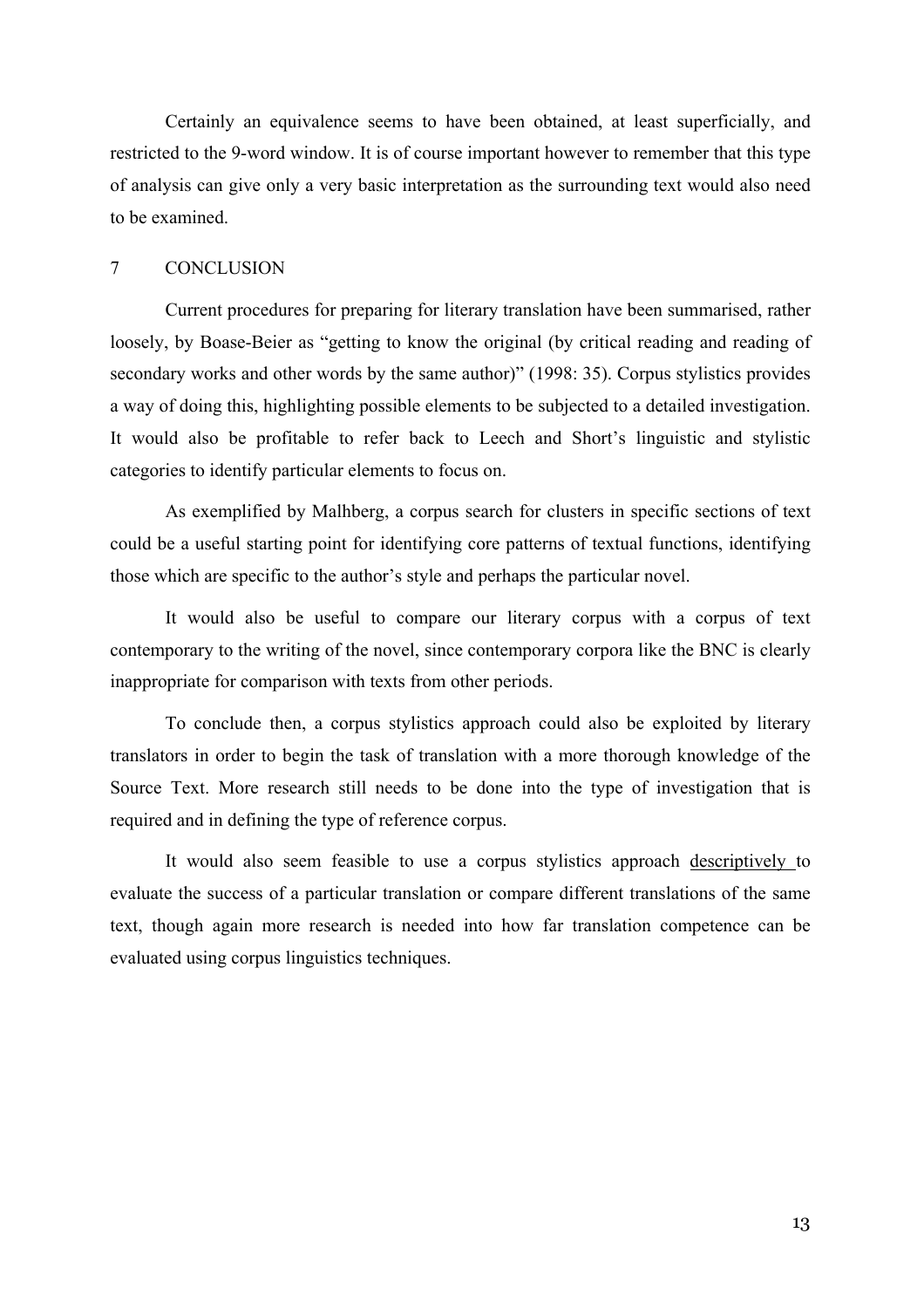Bibliography

- Adolphs, S. (2006) *Introducing electronic text analysis. A practical guide for language and literary students.* London & New York: Routledge
- Agorni M. (2007) "Translation Teaching and Methodology", in D.R. Miller & M. Turci (eds.), *Language and Verbal Art Revisited. Linguistic Approaches to the Study of Literature.* London: Equinox Publishing Ltd.
- Barnbrook, G. (1996) *Language and computers: a practical introduction to the computer analysis of language*. Edinburgh: Edinburgh University Press
- Boase-Beier, J. (1998) "Can you train literary translators?", in P. Bush & K. Malmkjær (eds.), *Rimbaud's Rainbow. Literary Translation in Higher Education*. Amsterdam: John Benjamins Publishing Company.
- Burrows, J. F. (1987) *Computation into criticism. A study of Jane Austen's novels and an experiment in method*. Oxford: Clarendon.
- Hoover, D.L. (2002) 'Frequent word sequences and statistical stylistics', *Literary and Linguistic Computing*, 17(2): 157-80
- Hori, M. (2004) *Investigating Dickens' Style. A Collocational Analysis*. Basingstoke: Palgrave MacMillan
- Hunston, S. (2002) *Corpora in Applied Linguistics*. Cambridge: Cambridge University Press
- Kenny, D. (2001) *Lexis and creativity in Translation. A corpus-based study.* Manchester: St. Jerome Publishing
- Laviosa, S. (2002) *Corpus-based Translation Studies. Theory, Findings, Applications*. Amsterdam: Rodopi.
- Leech, G. N. & M. H. Short (1981) *Style in fiction: a linguistic introduction to English fictional prose*. London: Longman.
- Louw, B. (1997) "The role of corpora in critical literary appreciation", in A. Wichmann, S. Fligelstone, T. McEnery, G. Knowles (eds.), *Teaching and Language Corpora*. London: Longman
- Mahlberg, M. (2007a) "Corpus stylistics: bridging the gap between linguistic and literary studies", in M. Hoey, M. Mahlberg, M. Stubbs, W. Teubert (eds.), *Text, discourse and corpora.* London: Continuum.